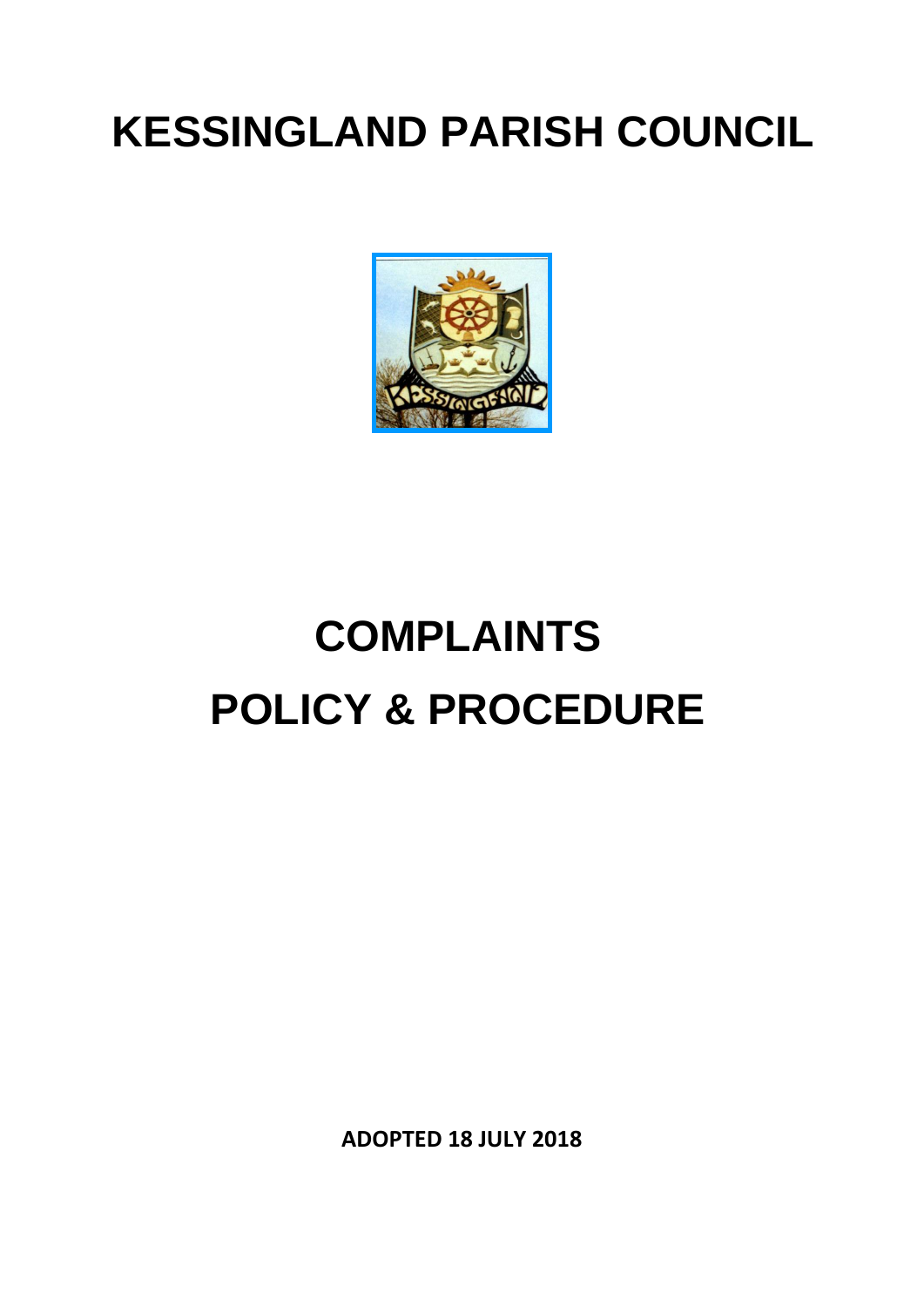## **Kessingland Parish Council**



### Complaints Policy & Procedure

The public has a right to expect good quality services from the Parish Council and the Council welcomes contact from its residents and customers. If something has gone right the Council will be delighted to hear from you but if something has gone wrong and you are not satisfied with the service you have received, please let us know.

The Council views the use of this procedure as an efficient way of dealing with contact from the public about the Council's procedures or administration and as a means of preserving the good reputation of the Council through a transparent process.

#### **Complaints Policy**

- The Complaints system will be easily accessible.
- It will be simple to understand and use and its operation will be regularly reviewed.
- Complaints received will be acknowledged and logged on a computerised database.
- All complaints will receive a full and fair investigation.
- A response will normally be sent within 15 working days of receipt, subsequent to outcomes of the investigation.
- Subject to the need for a thorough investigation, the procedures will respect people's desire for confidentiality.
- The Council's response will address all the points at issue.
- Where relevant the Council will want to learn from complaints and provide appropriate information to the Parish Council so that services can be improved.
- Vexatious and persistence complaints will be dealt with under the Council's 'Persistent and Vexatious Complainants Policy'.

#### **Procedure before the Meeting**

- 1. The complainant should be asked to put the complaint about the Council's procedures or administration in writing to the Clerk, clearly stating the nature of the complaint and the remedy sought. Verbal matters can only be dealt with if the subject matter is straightforward.
- 2. If the complainant does not wish to put the complaint to the Clerk, they may be advised to put it to the Chairman of the Council or his / her deputy. This would be relevant if it is a matter in which the Clerk has been closely involved.
- 3. The Clerk shall acknowledge the receipt of the complaint within 3 working days.
- 4. The Clerk of the Council (or the Chairman of the Council or his / her deputy if paragraph 2 applies) will let the complainant have a response in writing within 15 working days. If the complaint is very serious or complex, it may take longer, in which case, the complainant will be advised accordingly.

#### **Stage 2**

5. Complaints will initially be handled by the Clerk of the Council – If the complaint is not resolved in Stage 1, the complainant may ask for a review of the case by the Chairman of the Council, who should respond to the complainant, in writing within 7 working days.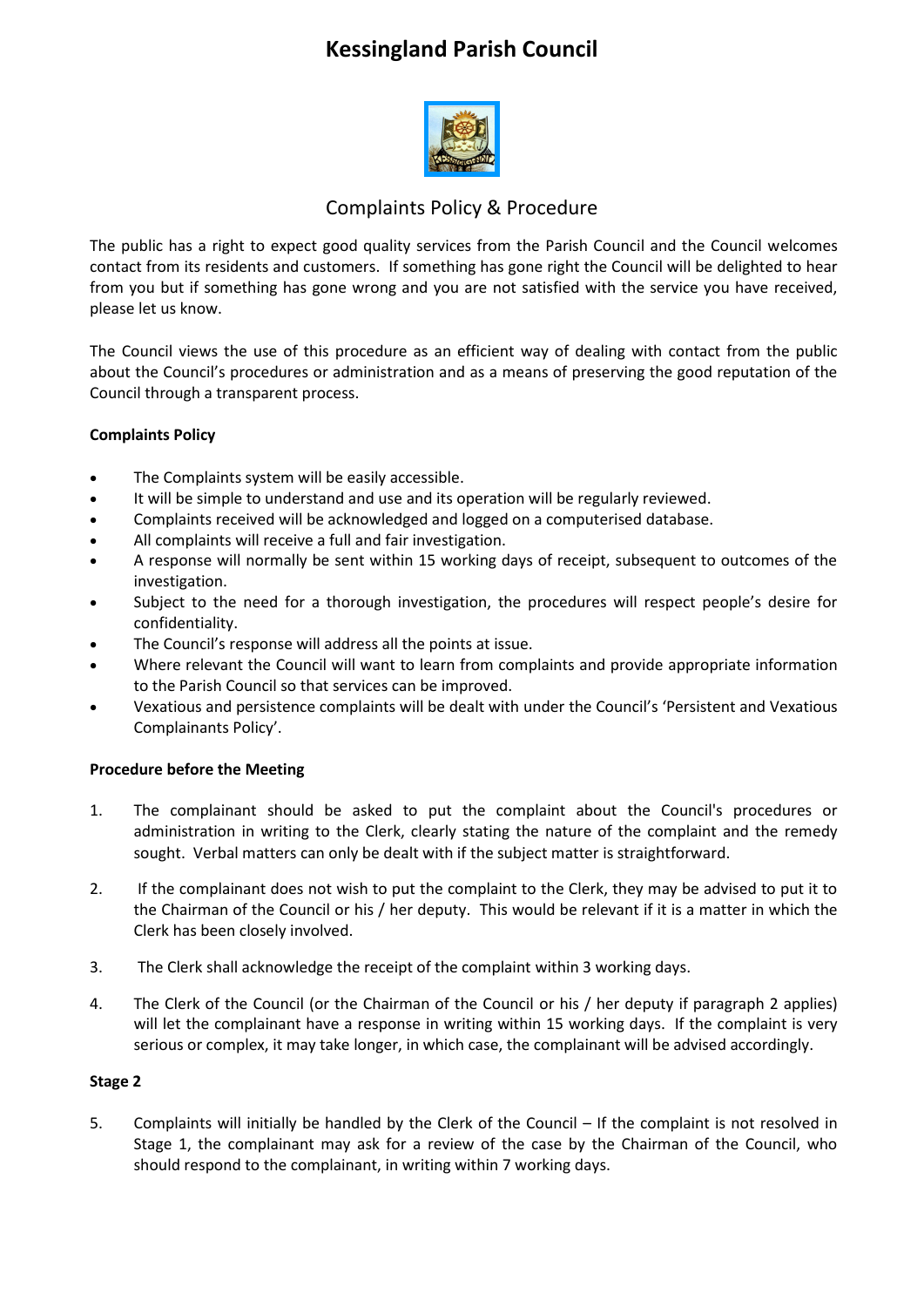6. Complaints initially handled by the Chairman of the Council – If the complaint is not resolved in Stage 1, the complainant may ask for a review of the case by the Vice Chairman, who will respond to the complainant, in writing within 7 working days.

#### **Stage 3**

- 7. If the complainant is still unhappy, their complaint can be presented in writing to an Independent Person who will review the complaint and how it has been dealt with.
- 8. The Parish Council has appointed Jayne Cole from the Local Council Public Advisory Service (LCPAS) to act as an Independent Person to review Stage 3 complaints. The contact details for the LCPAS are:

**Jayne Cole** - **Chief Executive Officer Local Council Public Advisory Service** The Vision Centre 5 Eastern Way Bury St Edmunds Suffolk IP32 7AB

Tel: 01284 766885 Phone: 07443009607 **[www.lcpas.co.uk](http://www.lcpas.co.uk/)**

- 9. The Parish Council and the complainant may be invited to attend a meeting and if so, the complainant may be accompanied, such attendees to be notified in advance. The decision as to whether the matter is dealt with via written correspondence and / or via a meeting will rest with the Independent Person, whose decision will be final.
- 10. Seven clear working days prior to the meeting, the complainant shall provide the Independent Person copies of any documentation or other evidence regarding their complaint.
- 11. sImilarly, the Parish Council will be required to provide the Independent Person with copies of relevant documentation.

#### **At a Meeting**

- 12. Any meeting held with the Independent Person will be held in private and no public and press shall be permitted to be present.
- 13. The Independent Person presiding will introduce those present and will explain the procedure.
- 14. The complainant or their representative will outline the grounds for the complaint.
- 15. The Independent Person may ask any questions of the complainant.
- 16. If relevant, the Clerk of the Council will explain the Council's position.
- 17. The Independent Person may ask any questions of the Clerk of the Council and / or relevant Councillor.
- 18. The Clerk of the Council and complainant will be offered the opportunity to summon their position (in this order).
- 19. The Clerk of the Council, complainant and any representative(s) will be asked to leave the room while the Independent Person decides whether or not the grounds for the complaint have been justified. If a point of clarification is required, both parties will be invited back.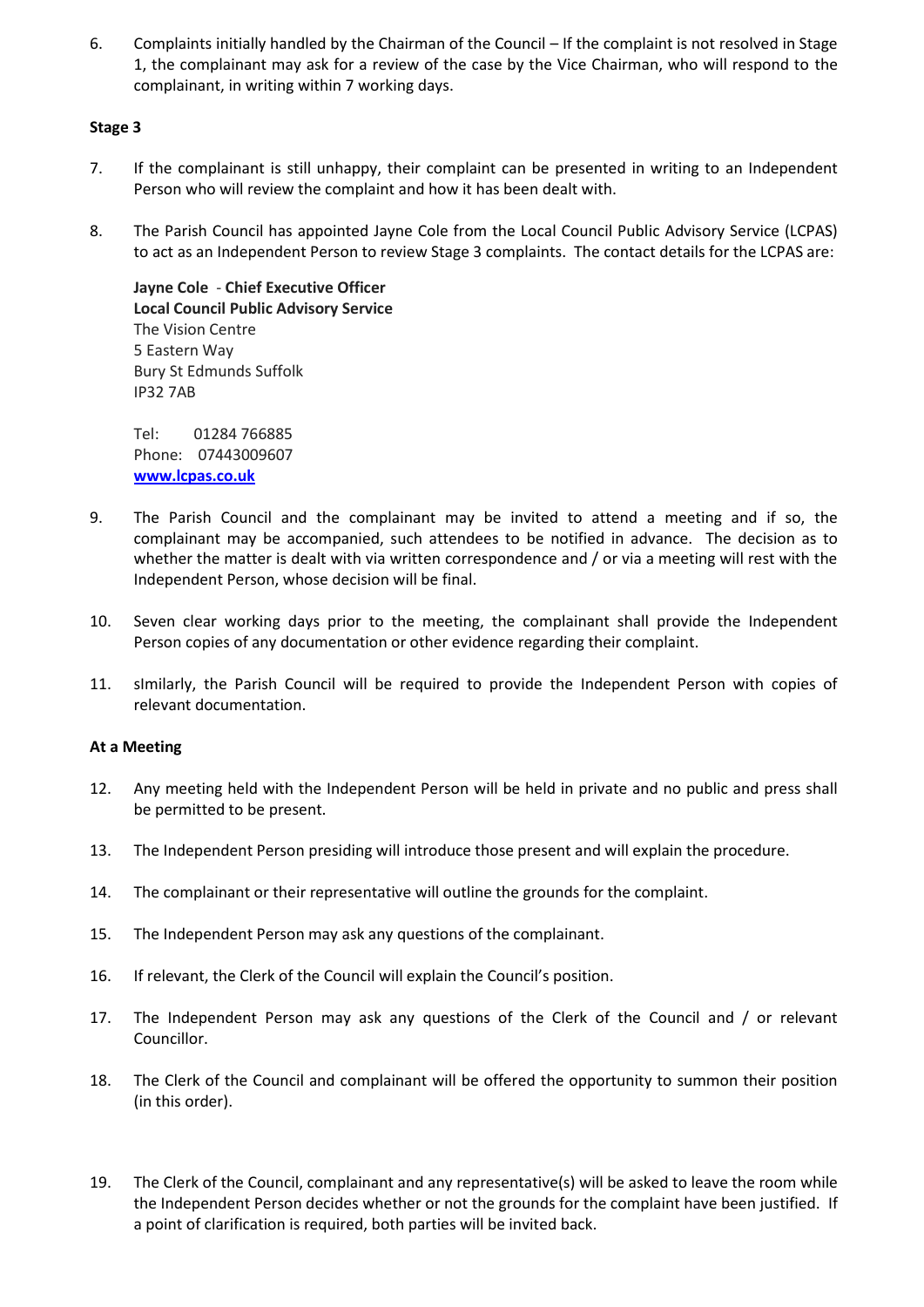20. The Clerk of the Council, complainant, their representative(s) will return to hear the decision or to be advised when the decision will be made.

#### **After the Meeting**

21. The decision will be confirmed in writing to all involved parties within 7 working days together with details of any action to be taken.

#### **Investigation Report**

An Investigation report should be produced including the following information:

- Full details of the outcome of the investigation.
- A recommendation whether they believe the complaint is: Upheld / Partially Upheld / Not Upheld.
- Any actions proposed to deal with issues raised and necessary to avoid similar incidents happening in the future.
- The outcome of the consideration of any complaint will be formally notified to the Parish Council (with the exclusion of the public and press where confidential, contractual or personal information may be disclosed), along with any recommendations for improvements to policy, procedure or administrative practices.

#### **What this Policy and Procedure do not cover**

Please note that this procedure is designed for dealing with complaints about the Council's administration or its procedures. If your complaint is about anything that is not the Parish Council's responsibility, we wil, subject to receiving your consent, pass the details on to the appropriate authority.

If your complaint is about any of the following, there are separate procedures in place:

#### A **Complaints by one Council employee against another Council employee, or between a Council employee and the Council as employer**

These matters should be dealt with under the Council's disciplinary and grievance procedures.

#### B **Complaints against Councillors**

These are covered by the Code of Conduct for Members and complainants should contact the Monitoring Officer of Waveney District Council, or its successor authority, East Suffolk Council who will decide if further action is necessary.

#### C **Allegations of Financial Irregularity**

Local electors may object to the Council's Annual Accounts under Section 16, Audit Commission Act 1998. On other matters the Council may need to consult its internal auditor or External Auditor.

#### D **Criminal Activity**

The complainant should be advised to contact the Police.

#### E **Safeguarding**

The complainant should be advised to contact the Suffolk County Council Safeguarding Team.

#### F **Data Protection**

The complainant should contact the Parish Clerk in the first instance and if not satisfied may wish to refer a complaint to the Information Commissioner:

Tel: 0303 123 1113 **Email: ico.org.uk**